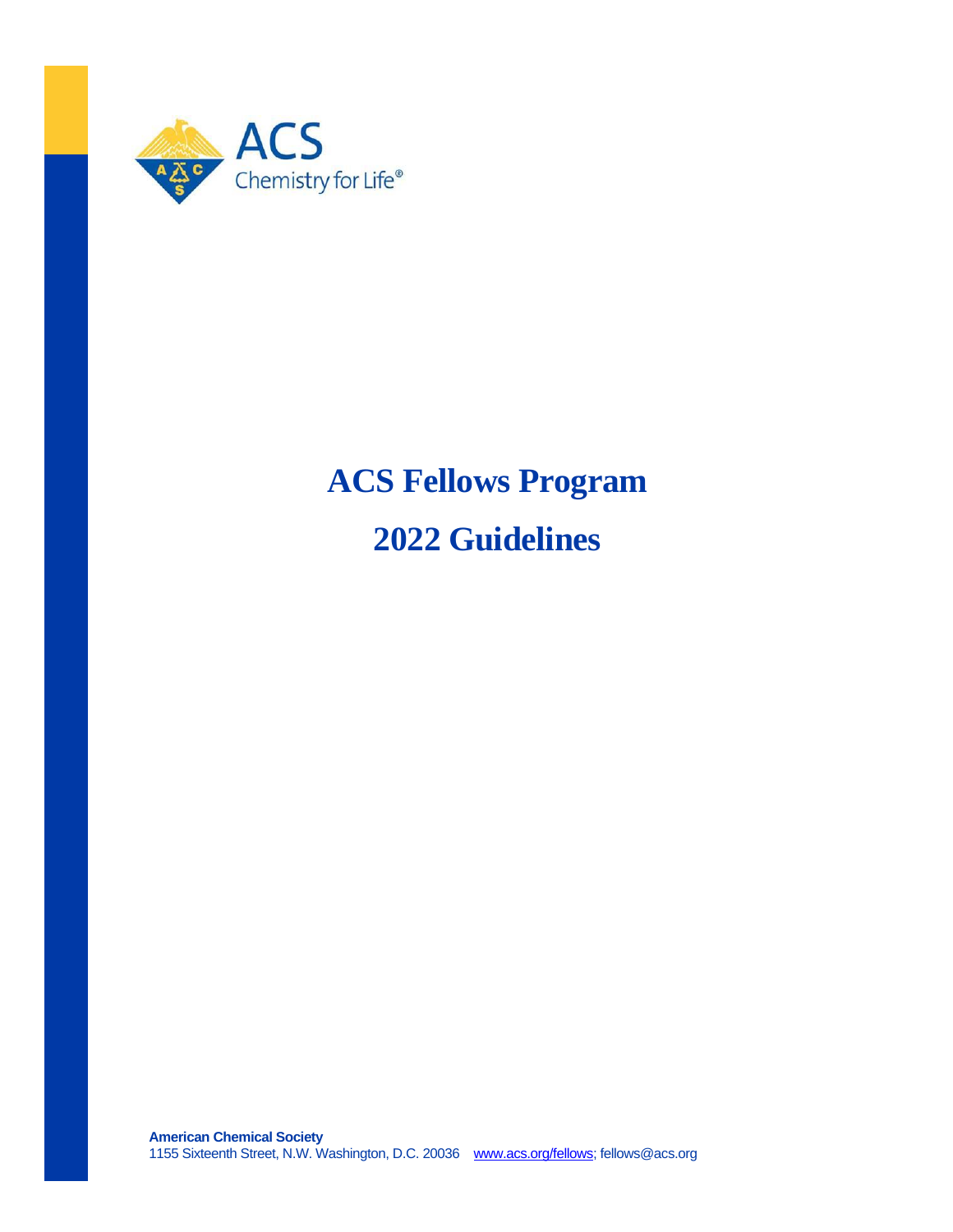# **TABLE OF CONTENTS**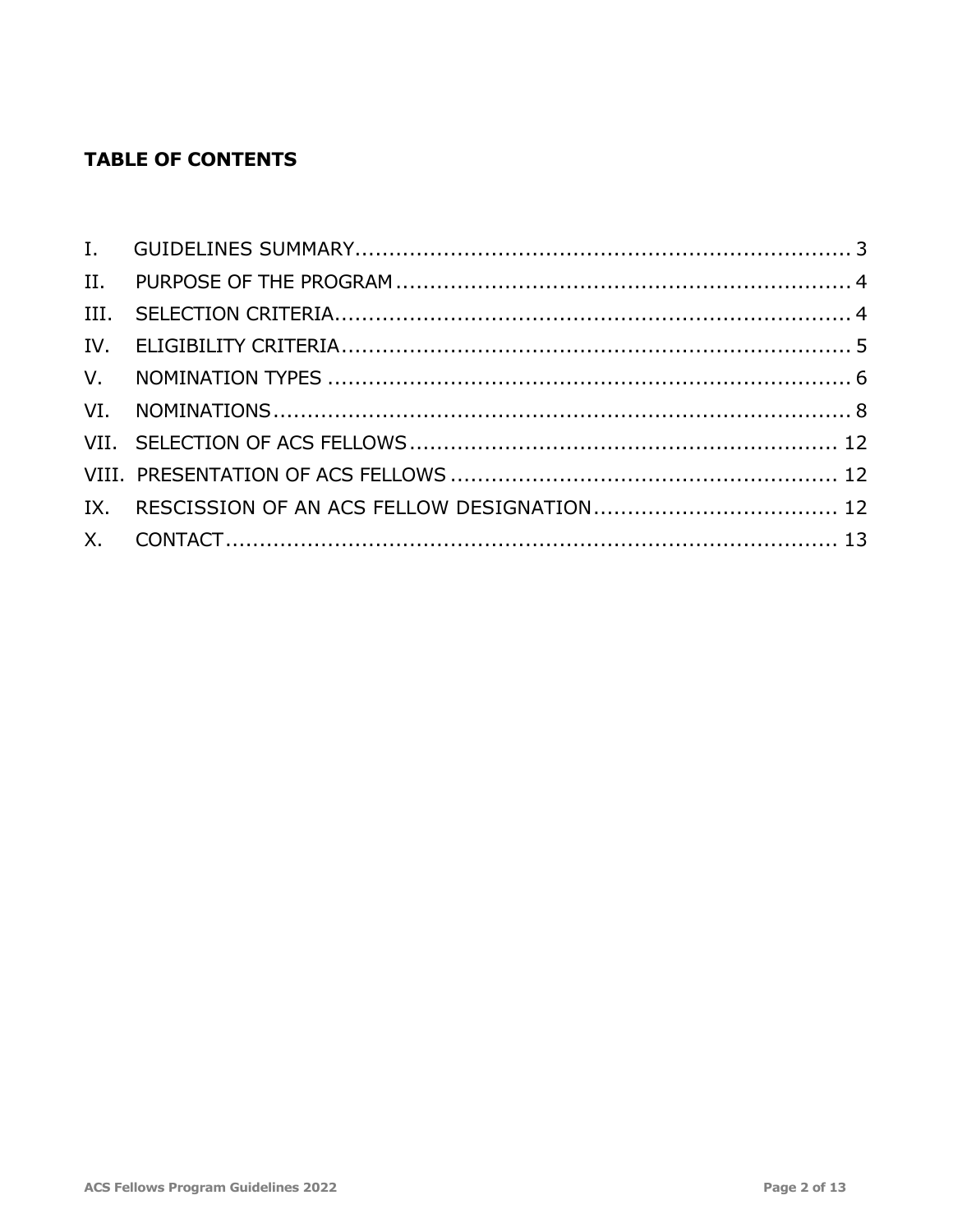## <span id="page-2-0"></span>**I. GUIDELINES SUMMARY**

- A. The selection of ACS Fellows is based on documented excellence and leadership in **both** of two areas: (1) science, the profession, education, and/or management, **and** (2) volunteer service in the ACS community. Nomination documents must address **both** of these areas. Refer to the [Selection Criteria](#page-3-1) section for more information.
- B. Nominees and nominators must be current members (including retired and emeritus members) in good standing of the American Chemical Society. Current members of the ACS Fellows Selection Committee, ACS Fellows Oversight Committee, ACS Board of Directors, and current ACS staff are not eligible to be nominees or nominators. Refer to the Eligibility [Criteria](#page-4-0) section for more information.
- C. There are five nomination types: Committee, Technical Division, Local Section, International Chapters and Individual. A primary difference in the nomination types is the requirements for nominators. For Committee, Technical Division, Local Section and International Chapter nominations, the Chair of the nominating body must serve as a nominator or provide a letter attesting that the nominee is indeed being nominated on behalf of the respective group. Refer to the [Nomination Types](#page-5-0) section for more information.
- D. Each nomination requires a Primary Nominator and two Secondary Nominators. The Primary Nominator is responsible for submitting the nomination online. Each nominator must provide a support letter. It is recommended that one Secondary Nominator focus on the nominee's volunteer service to the ACS community contributions and the other Secondary Nominator focus on the nominee's scientific/professional contributions. Refer to the [Nominator Letters](#page-9-0) section for more information.
- E. Nomination form components include: Nominee Code of Conduct; Nominee Award Citations; Nominee Professional Organization Affiliations; Nominee Volunteer Service to the ACS Community; Nominee Contributions to the Science/Profession; Nominee Honors and Awards; 2 Secondary Nominators; 3 Nominator Letters (upload); Nominee Resume/CV (upload); Letter of Attestation (upload, if applicable); and Supplementary Information (upload, optional). Refer to the [Nomination Components](#page-7-1) section for more information.
- F. Nominations will ONLY be accepted online at [https://www.nominatefellow.acs.org](https://www.nominatefellow.acs.org/) during the period **February 1– April 1, 2022** (11:59 PDT). Only information submitted via the form will be used to evaluate the nominee. Visit [www.acs.org/fellows](http://www.acs.org/fellows) for additional nomination resources.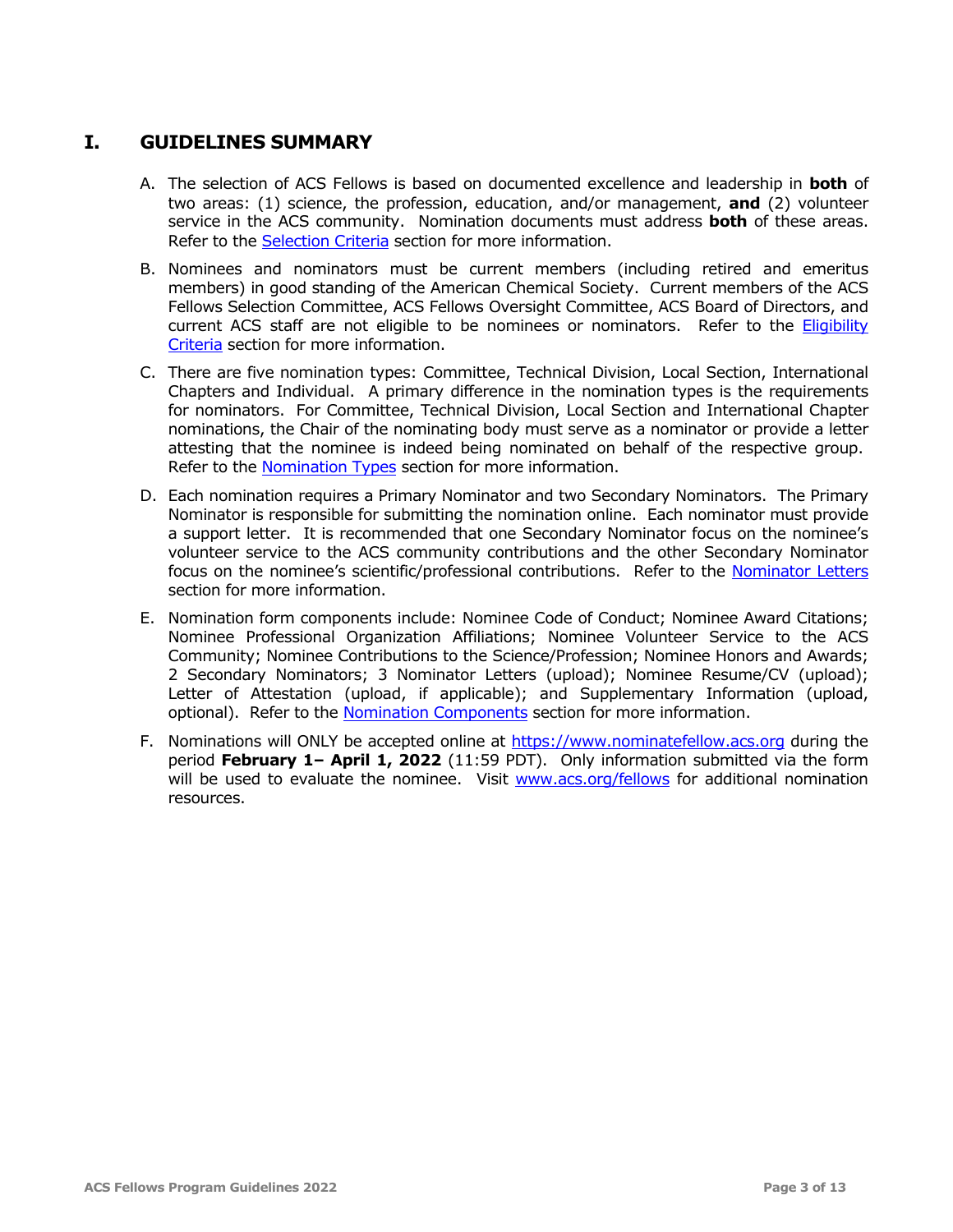## <span id="page-3-0"></span>**II. PURPOSE OF THE PROGRAM**

The purpose of the ACS Fellows Program, one component of the broader ACS Awards Program, is to recognize and honor members of the American Chemical Society for their outstanding achievements in and contributions to the science and the profession **and** for their equally exemplary service to the Society.

Although the "Fellow" designation has been adopted by many professional societies, the criteria for awarding this designation vary significantly from society to society. For some, such as the Royal Society of Chemistry, the Fellow designation indicates a senior membership level, signifying that the individual has attained a particular status within the profession. For others, such as the American Physical Society, the designation indicates that the individual has been recognized by his or her peers for significant contributions to the science. The ACS Fellows Program, however, uniquely recognizes a different standard of achievement and service. Specifically, the Fellow of the American Chemical Society (ACSF) designation is awarded to a member who, in some capacity, has made exceptional contributions to the science or profession **and** has provided excellent volunteer service to the ACS community.

#### <span id="page-3-1"></span>**III. SELECTION CRITERIA**

- A. The selection of ACS Fellows is based on documented excellence and leadership in **both** of two areas: (1) science, the profession, education, and/or management, **and** (2) volunteer service in the ACS community. Nomination documents must address **both** of these areas.
	- 1. Documented excellence and leadership that has an impact in the science, the profession, education, and/or management. Appropriate activities might include, but are not limited to, the following:
		- a) Outstanding and creative contributions to basic and/or applied scientific research;
		- b) Distinguished accomplishments in the teaching and learning of chemistry;
		- c) Demonstrated leadership or managerial excellence in an organization within the chemical enterprise.
	- 2. Documented excellence and leadership in volunteer service, based on specific results achieved, in service to the ACS and its membership and community. Appropriate activities might include, but are not limited to, the following:
		- a) Outstanding leadership, documented through specific results achieved, of Divisions, Local Sections, International Chapters, Advisory Boards, Regional Boards, national, and/or international meetings;
		- b) Exceptional service in the publication of scientific information not including routine authorship or compensated services as Editor-in-Chief, Associate Editor, or equivalent positions;
		- c) Organization of especially significant symposia, major presentations, or other programming at national/international meetings;
		- d) Leadership or other outstanding contributions to public outreach activities, such as National Chemistry Week and Chemists Celebrate Earth Week;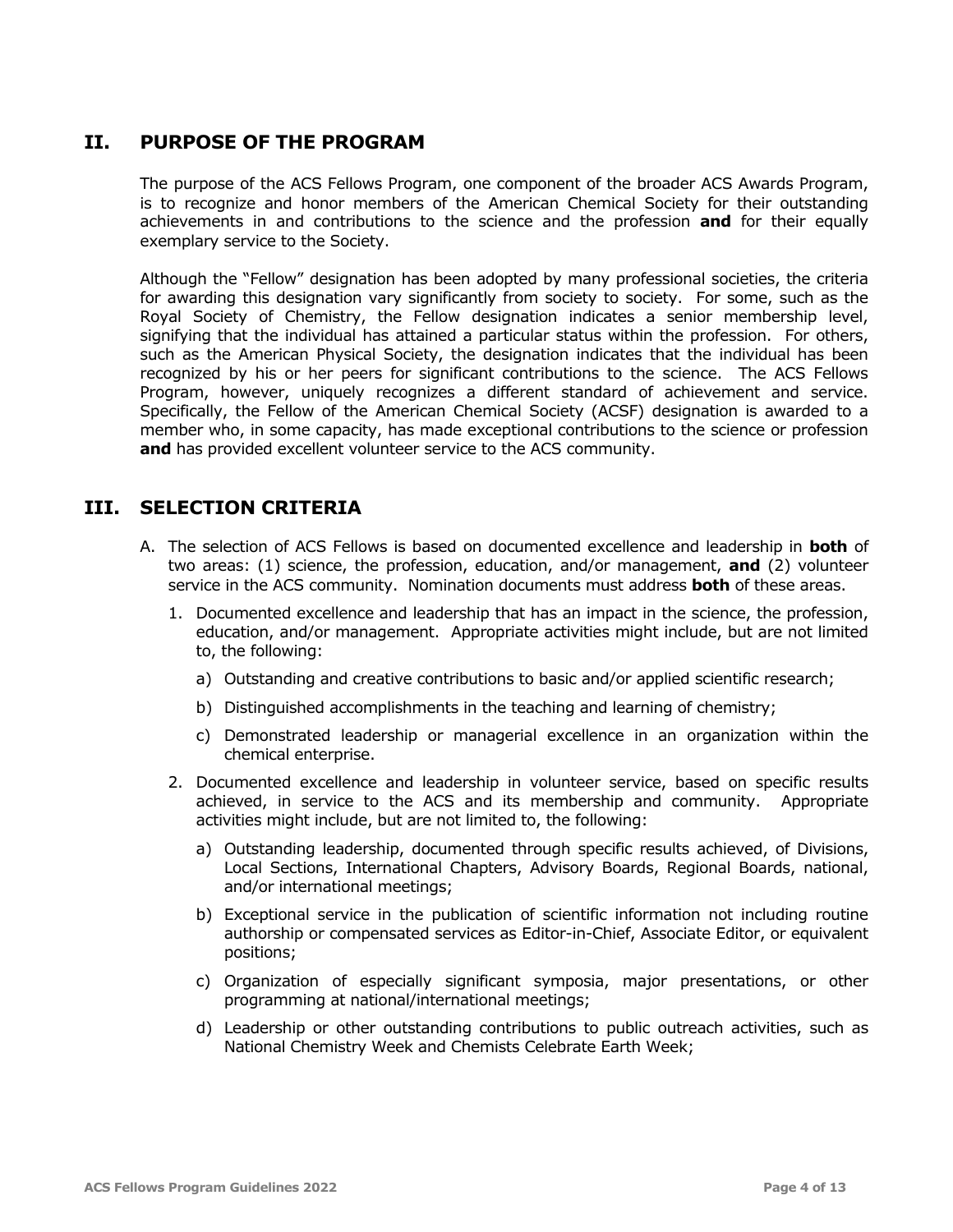- e) Effective communication to the public and policymakers of the value of the chemical sciences or chemical professionals through the press, radio, TV, or other electronic media.
- f) Exceptional volunteer service with strategic partners that help advance the mission of ACS such as other national or international scientific or chemical associations, committees, roundtables, and conferences.
- B. Documented evidence must be provided of exceptional accomplishments, professional attainment, and impact in both of the above two areas. Excellence in research, teaching, or management alone is not enough, nor is exceptional leadership of ACS activities; members selected as ACS Fellows must have excelled in multiple areas. In assessing the qualifications of a nominee, the Selection Committee will weigh the depth, extent, and impact of the nominee's activities as documented in the nomination submission.

# <span id="page-4-0"></span>**IV. ELIGIBILITY CRITERIA**

- A. Nominees
	- 1. Nominees for ACS Fellows must be current members (including retired and emeritus members) in good standing of the American Chemical Society.
	- 2. Current members of the ACS Fellows Selection Committee, ACS Fellows Oversight Committee, ACS Board of Directors, and current ACS staff are not eligible to be nominees.
	- 3. Former members or deceased members will not be considered as nominees for ACS Fellows. However, if a member dies after his/her name is submitted as a nominee and if that candidate is selected, he/she will be granted the ACS Fellow designation posthumously.
	- 4. Nominees, in past and present circumstances, are expected to employ and require good safety protocols and practices in their laboratories and/or work environments; uphold the highest ethical standards in their laboratories and/or work environments; and otherwise engage in conduct that is consistent with both the objects of the American Chemical Society as stated in [Article II Section 1](http://www.acs.org/content/dam/acsorg/about/governance/charter/bulletin-5.pdf) of its Constitution and the Chemical Professional's [Code of Conduct.](http://www.acs.org/content/acs/en/careers/career-services/ethics/the-chemical-professionals-code-of-conduct.html) Nominators must address this in the online nomination form.
	- 5. Nomination for other awards, including national, regional, or local ACS awards, does not disqualify a member from being nominated for ACS Fellow.
- B. Nominators
	- 1. Primary and secondary nominators must be current members (including retired and emeritus members) in good standing of the American Chemical Society.
	- 2. Current members of the ACS Fellows Selection Committee, ACS Fellows Oversight Committee, ACS Board of Directors, and current ACS staff are not eligible to be primary or secondary nominators.
	- 3. The primary nominator must be eligible to submit as an individual member or on behalf of a Committee, Local Section, International Chapter or Technical Division. Refer to the [Nomination Types](#page-5-0) section for specific eligibility requirements for primary nominators.
	- 4. No more than one of the nominators (primary or secondary) may be from the same work group at the nominee's primary place of employment. If the nominee is retired, only one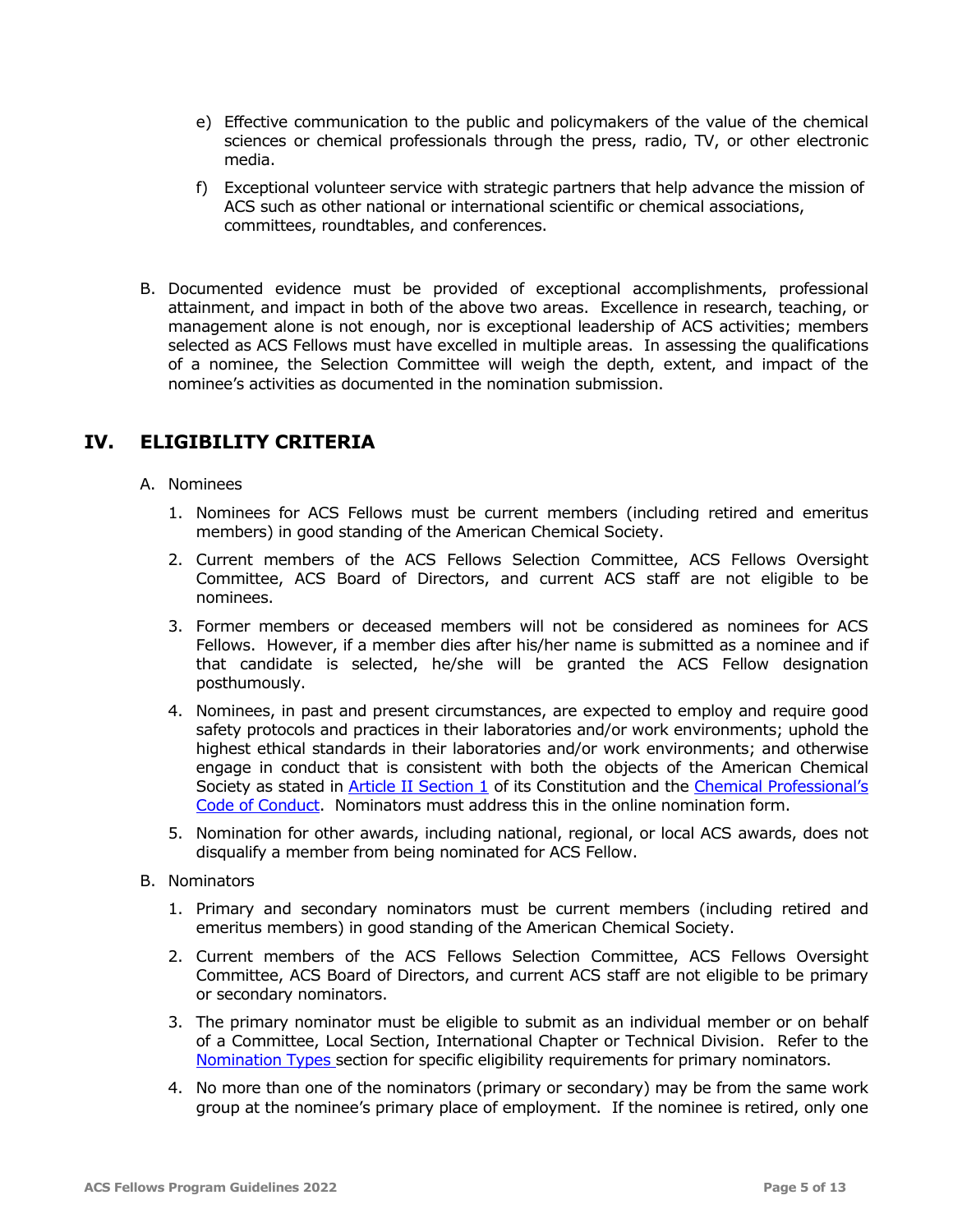nominator (primary or secondary) may be from the nominee's last place of employment prior to retirement.

5. Refer to the [Nomination Types](#page-5-0) section for guidelines about serving as a nominator for more than one nomination.

#### <span id="page-5-0"></span>**V. NOMINATION TYPES**

Nominations for ACS Fellows are solicited from the following groups.

- A. ACS National Committees
	- 1. Each Committee may submit one nomination.
	- 2. Each Committee will establish its own process for identifying and nominating candidates.
	- 3. Nominator Requirements
		- a) The Committee Chair should be the primary nominator or a secondary nominator unless he/she is a current member of the ACS Fellows Selection Committee, the ACS Fellows Oversight Committee, or the ACS Board of Directors. If the Chair is the primary nominator, the secondary nominators need not be members of the Committee; if the Chair is a secondary nominator, then the other secondary nominator need not be a member of the Committee.
		- b) If the Chair is not eligible to serve as a nominator, preparation of the nomination must be delegated to another member of the Committee. Nevertheless, the Chair must provide a [Letter of Attestation](#page-10-0) to attest that the individual is indeed being nominated on behalf of the Committee and that the choice of the candidate and the preparation and submission of the nomination have been delegated to other individuals. The Letter of Attestation must be uploaded in the nomination system.
		- c) In the event that the Chair is the nominee, then the above attestation must be provided by another member of the Committee.
		- d) If all members of the Committee are ACS Board members, the Committee must recuse itself entirely from the nomination process.
		- e) Each Committee Chair, in addition to serving as the primary nominator or secondary nominator for the nominations submitted on behalf of his/her respective Committee, may be the primary nominator for one additional individual nomination (i.e., he/she may still submit a single nomination as an individual ACS member and may serve as a secondary nominator for additional nominees).
- B. ACS Technical Divisions
	- 1. The number of nominations submitted by each Division may not exceed twice the number of Councilors from the Division.
	- 2. Nominees must be current members of the Division.
	- 3. Each Division will establish its own process for identifying and nominating candidates.
	- 4. Nominator Requirements
		- a) The primary nominator must be an Officer, Councilor, or Alternate Councilor of the Division, or some other Division member specifically designated by the Chair to prepare the nomination on behalf of the Division; however, the secondary nominators need not be members of the Division.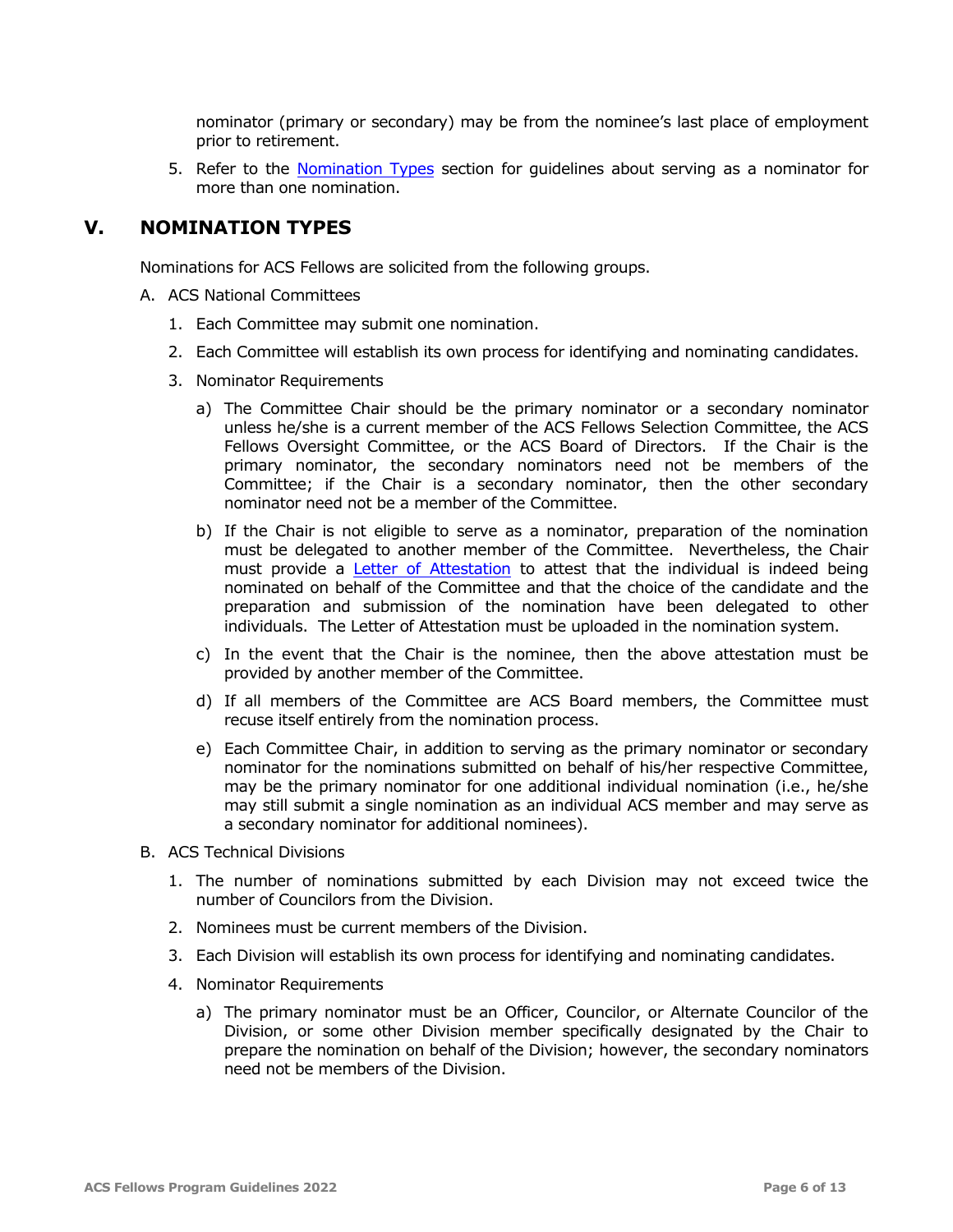- b) If the Chair is not the primary or a secondary nominator, the Chair must provide a [Letter of Attestation](#page-10-0) to attest that the individual is indeed being nominated on behalf of the Division. The Letter of Attestation must be uploaded in the nomination system.
- c) In the event that the Chair is the nominee, then the above attestation must be provided by another Officer, Councilor, or Alternate Councilor of the Division.
- d) Each Officer, Councilor, and Alternate Councilor of a Division, in addition to serving as the primary nominator or secondary nominator for the nominations submitted on behalf of his/her respective Division, may be the primary nominator for one additional individual nomination (i.e., he/she may still submit a single nomination as an individual ACS member and may serve as a secondary nominator for additional nominees).
- C. ACS Local Sections
	- 1. The number of nominations submitted by each Local Section may not exceed the number of Councilors from the Local Section.
	- 2. Nominees must be current members of the Local Section.
	- 3. Each Local Section will establish its own process for identifying and nominating candidates.
	- 4. Nominator Requirements
		- a) The primary nominator must be an Officer, Councilor, or Alternate Councilor of the Local Section, or some other Local Section member specifically designated by the Chair to prepare the nomination on behalf of the Local Section; however, the secondary nominators need not be members of that same Local Section.
		- b) If the Chair is not the primary or a secondary nominator, the Chair must provide a [Letter of Attestation](#page-10-0) to attest that the individual is indeed being nominated on behalf of the Local Section. The Letter of Attestation must be uploaded in the nomination system.
		- c) In the event that the Chair is the nominee, then the above attestation must be provided by another Officer, Councilor, or Alternate Councilor of the Local Section.
		- d) Each Officer, Councilor, and Alternate Councilor of a Local Section, in addition to serving as the primary nominator or secondary nominator for the nominations submitted on behalf of his/her respective Local Section, may be the primary nominator for one additional individual nomination (i.e., he/she may still submit a single nomination as an individual ACS member and may serve as a secondary nominator for additional nominees).
- D. ACS International Chemical Sciences Chapters
	- 1. Each International Chemical Sciences Chapter may submit one nomination.
	- 2. Nominees must be current members of the International Chemical Sciences Chapter.
	- 3. Each International Chemical Sciences Chapter will establish its own process for identifying and nominating candidates.
	- 4. Nominator Requirements
		- a) The primary nominator must be an Officer of the International Chemical Sciences Chapter, or some other International Chemical Sciences Chapter member specifically designated by the Chair to prepare the nomination on behalf of the International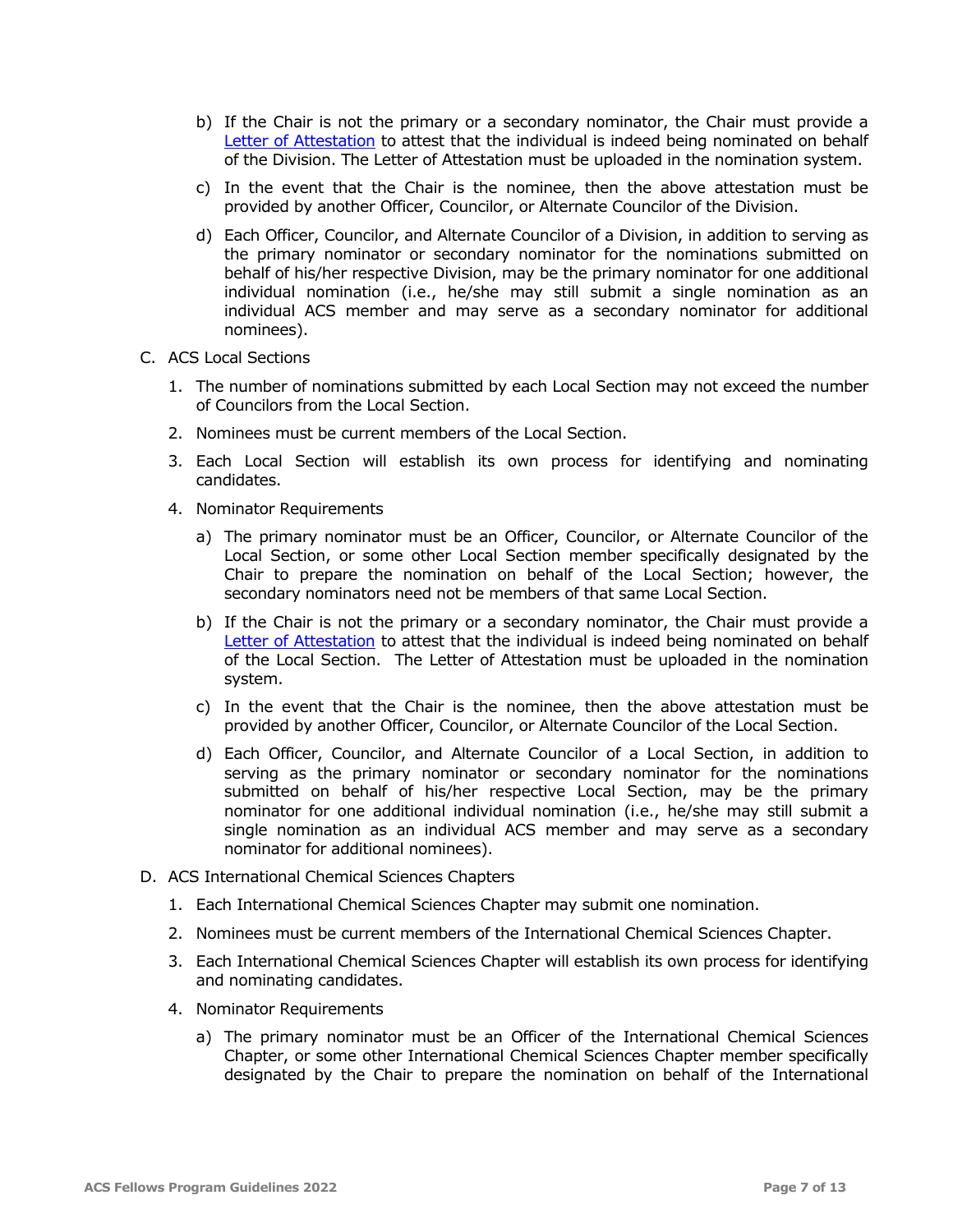Chemical Sciences Chapter; however, the secondary nominators need not be members of that same International Chapter.

- b) If the Chair is not the primary or a secondary nominator, the Chair must provide a [Letter of Attestation](#page-10-0) to attest that the individual is indeed being nominated on behalf of the International Chemical Sciences Chapter. The Letter of Attestation must be uploaded in the nomination system.
- c) In the event that the Chair is the nominee, then the above attestation must be provided by another Officer of the International Chemical Sciences Chapter.
- d) Each Officer of an International Chemical Sciences Chapter, in addition to serving as the primary nominator or secondary nominator for the nominations submitted on behalf of his/her respective International Chapter, may be the primary nominator for one additional individual nomination (i.e., he/she may still submit a single nomination as an individual ACS member and may serve as a secondary nominator for additional nominees).
- E. Individual ACS Members

Each individual ACS member in good standing (unless excluded under the [eligibility](#page-4-0) provisions above) may serve as the primary nominator for only one nominee, but may serve as a secondary nominator for additional nominees.

F. Self-nominations are not accepted.

#### <span id="page-7-0"></span>**VI. NOMINATIONS**

- A. The 2022 ACS Fellows Program nomination deadline is **April 1, 2022 (11:59 PDT)**. Nominations received after this date will not be accepted.
- B. **Nominations will ONLY be accepted online at [https://www.nominatefellow.acs.org](https://www.nominatefellow.acs.org/)** during the period February  $1 -$  April 1, 2022. Resource documents including a nomination checklist, online system instructions, and browser requirements can be downloaded from [www.acs.org/fellows.](http://www.acs.org/fellows)
- C. **Only information submitted via the nomination form will be used to evaluate the nominee.** Correct spelling and grammar is important to the presentation of the nominee.
- D. A candidate may receive more than one nomination provided that no more than one of the nominations is an individual nomination (e.g., a nomination submitted by a Division and also one submitted by an individual member). In the selection process, each nomination will be evaluated on its own merit and the ratings/scores will be aggregated in making the selection. A nominee receiving more than one nomination would have no intrinsic advantage or disadvantage relative to nominees with single nominations.
- E. A member who is nominated and not selected may be re-nominated in subsequent years by the same or different nominators. Nominations are not carried over from year to year.
- <span id="page-7-1"></span>F. Nomination Components
	- 1. Login
		- a) The Primary Nominator is responsible for submitting the nomination online.
		- b) The Primary Nominator may log in to the nomination system with his/her ACS ID and Password *or* his/her Last Name and Member Number.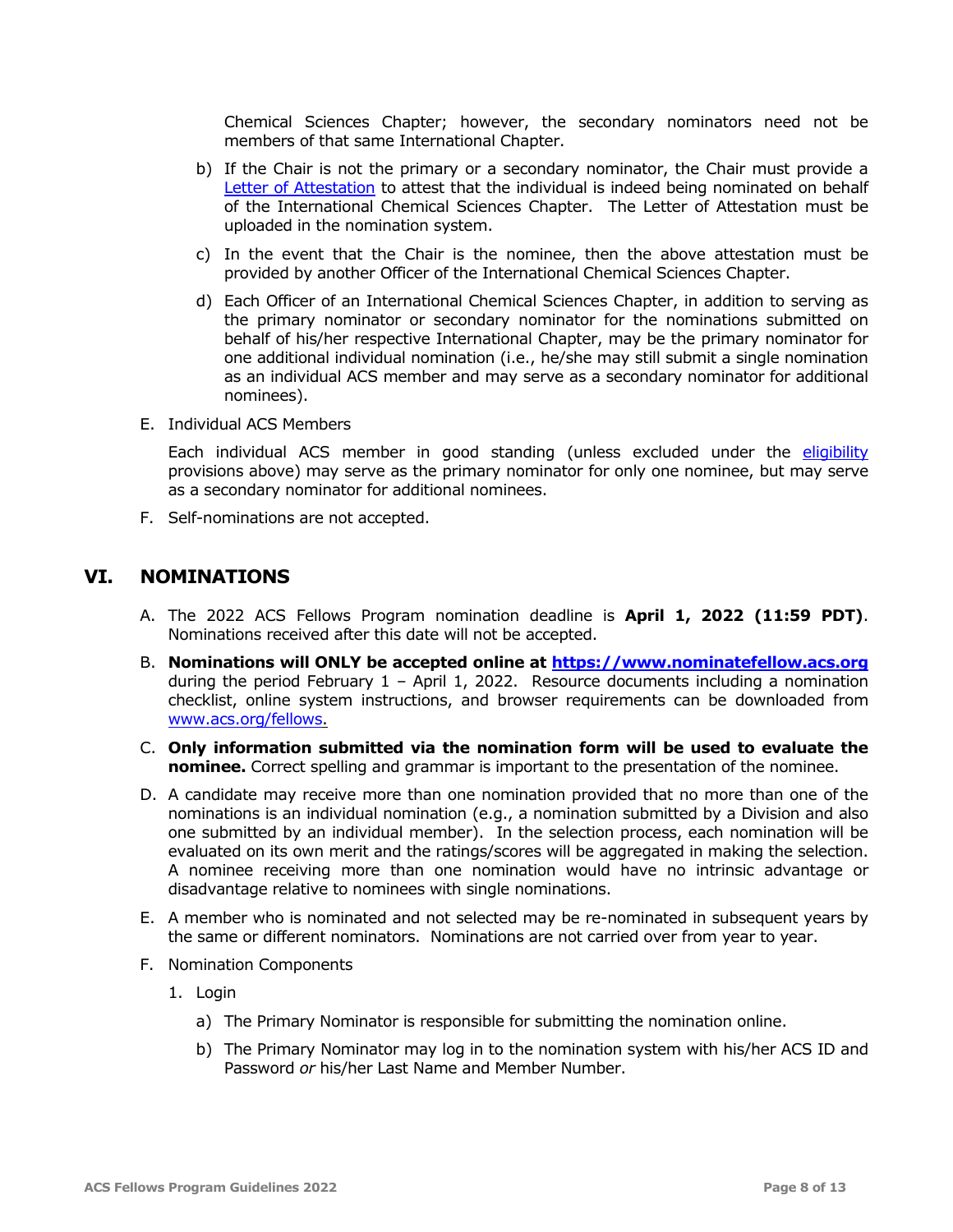- c) Only members who are eligible to nominate will be allowed to log in to the nomination system. Refer to the [Eligibility Criteria](#page-4-0) section for more information.
- 2. Nomination Type
	- a) Once logged in, the Primary Nominator must first indicate the Nomination Type (e.g., Committee) and if applicable, the nominating body (e.g., Technician Affairs).
	- b) Only the nomination type(s) for which the Primary Nominator is eligible to submit will be displayed.
	- c) Refer to the [Nomination Types](#page-5-0) section for more information.
- 3. Nominee Identification
	- a) Once the Primary Nominator has identified the nomination type, the next requirement is to identify and select the nominee.
	- b) The Primary Nominator can search for the nominee by name or member number.
	- c) The search feature accesses the ACS membership database and only members who are eligible to be nominated will appear in the search results. Refer to the [Eligibility](#page-4-0)  [Criteria](#page-4-0) section for more information.
- 4. Nominee Information
	- a) Code of Conduct
		- (1) Respond to the following statement regarding the nominee: "To the best of my knowledge, including past and present circumstances, the nominee: (1) Employs and requires good safety protocols and practices in his/her laboratory and/or work environment; (2) Upholds the highest ethical standards in his/her laboratory and/or work environment; and (3) Otherwise engages in conduct that is consistent with both the objects of the American Chemical Society as stated in **Article II Section 1** of its Constitution and the **Chemical Professional's** [Code of Conduct.](http://www.acs.org/content/acs/en/careers/career-services/ethics/the-chemical-professionals-code-of-conduct.html)
		- (2) A 'Yes' or 'No' response is required. A 'No' response requires an explanation (750 words or less).
	- b) Award Citations
		- (1) Describe the nominee's contributions in these two areas in a manner suitable for publication:

Contribution to the Science/Profession Citation: Describe the nominee's most significant contribution and its impact in the science, the profession, education, and/or management.

Contribution to the ACS Community Citation: Describe the nominee's most significant volunteer service and its impact in the ACS community.

- (2) Citation examples can be viewed at [https://www.acs.org/content/acs/en/funding-and-awards/fellows/list-of-2020](https://www.acs.org/content/acs/en/funding-and-awards/fellows/list-of-2020-acs-fellows.html) [acs-fellows.html](https://www.acs.org/content/acs/en/funding-and-awards/fellows/list-of-2020-acs-fellows.html)
- (3) Both citations are required and each citation must be 30 words or less.
- c) Professional Organization Affiliations
	- (1) Enter up to six of the nominee's most significant professional organization affiliations in ACS and/or other professional organizations.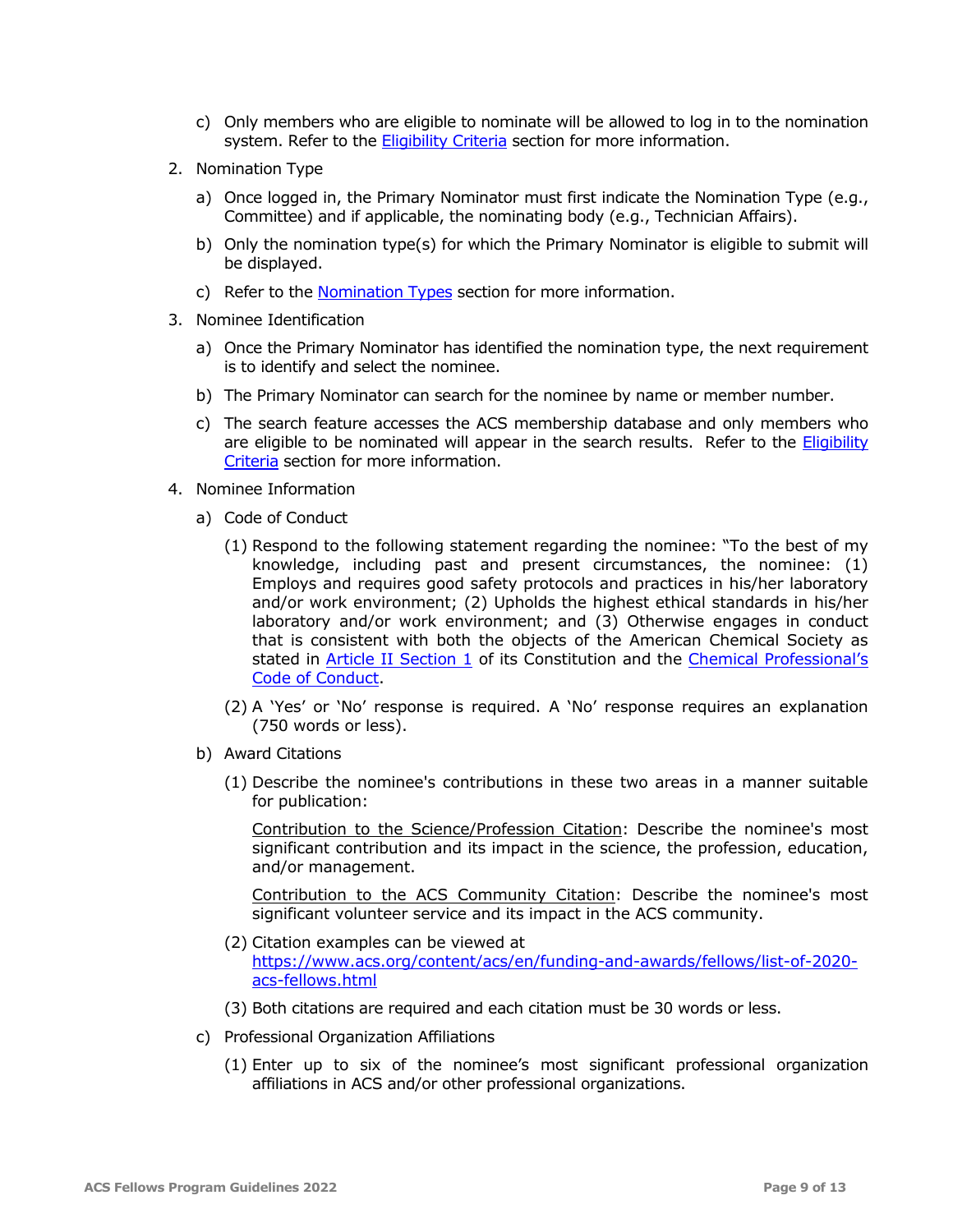- (2) In this section, if the nominee has affiliations in their ACS member record (e.g., positions held in ACS National Committees, Local Sections, Divisions), the Primary Nominator will see a link to open the nominee's ACS Positions Report so that he/she may copy and paste the desired ACS activities information into the affiliation fields.
- (3) Required fields for each affiliation: Professional Organization Name, Position/Title, From (year), To (year/present)
- d) Volunteer Service to the ACS Community
	- (1) Enter up to six of the most significant examples of the nominee's documented excellence and leadership in volunteer service, based on specific results achieved, in service to ACS and its membership and community.
	- (2) Please enter and save each service activity/example as a separate record.
	- (3) Required fields for each record: Volunteer Service Title, From (year), To (year/present), Volunteer Service Details (200 words or less), and Summary of Impact/Significance (50 words or less).
- e) Contributions to the Science/Profession
	- (1) Enter up to six of the nominee's most significant professional accomplishments. Please enter and describe each contribution separately.
	- (2) Please enter and save each contribution as a separate record.
	- (3) Required fields for each record: Science/Profession Contribution Title, From (year), To (year/present), Science/Profession Contribution Details (200 words or less), and Summary of Impact/Significance (50 words or less).
- f) Honors and Awards
	- (1) Enter up to six major honors/awards for the nominee.
	- (2) In this section, if the nominee has received an ACS National Award, the Primary Nominator will see a link to open the nominee's Honors and Awards Report so that he/she may copy and paste the desired ACS award information into the honor/award fields.
	- (3) Required fields for each record: Honor/Award Name, Award Sponsor, Year received
- g) Secondary Nominators
	- (1) Each nomination requires two Secondary Nominators.
	- (2) To identify the Secondary Nominators, the Primary Nominator can search for them by name or member number in the online nomination system.
	- (3) The search feature accesses the ACS membership database and only members who are eligible to be secondary nominators will appear in the search results. Refer to the [Eligibility](#page-4-0) Criteria section for more information.
- <span id="page-9-0"></span>h) Nominator Letters
	- (1) Three letters of recommendation must be uploaded  $-$  one from the Primary Nominator and one from each of the two Secondary Nominators.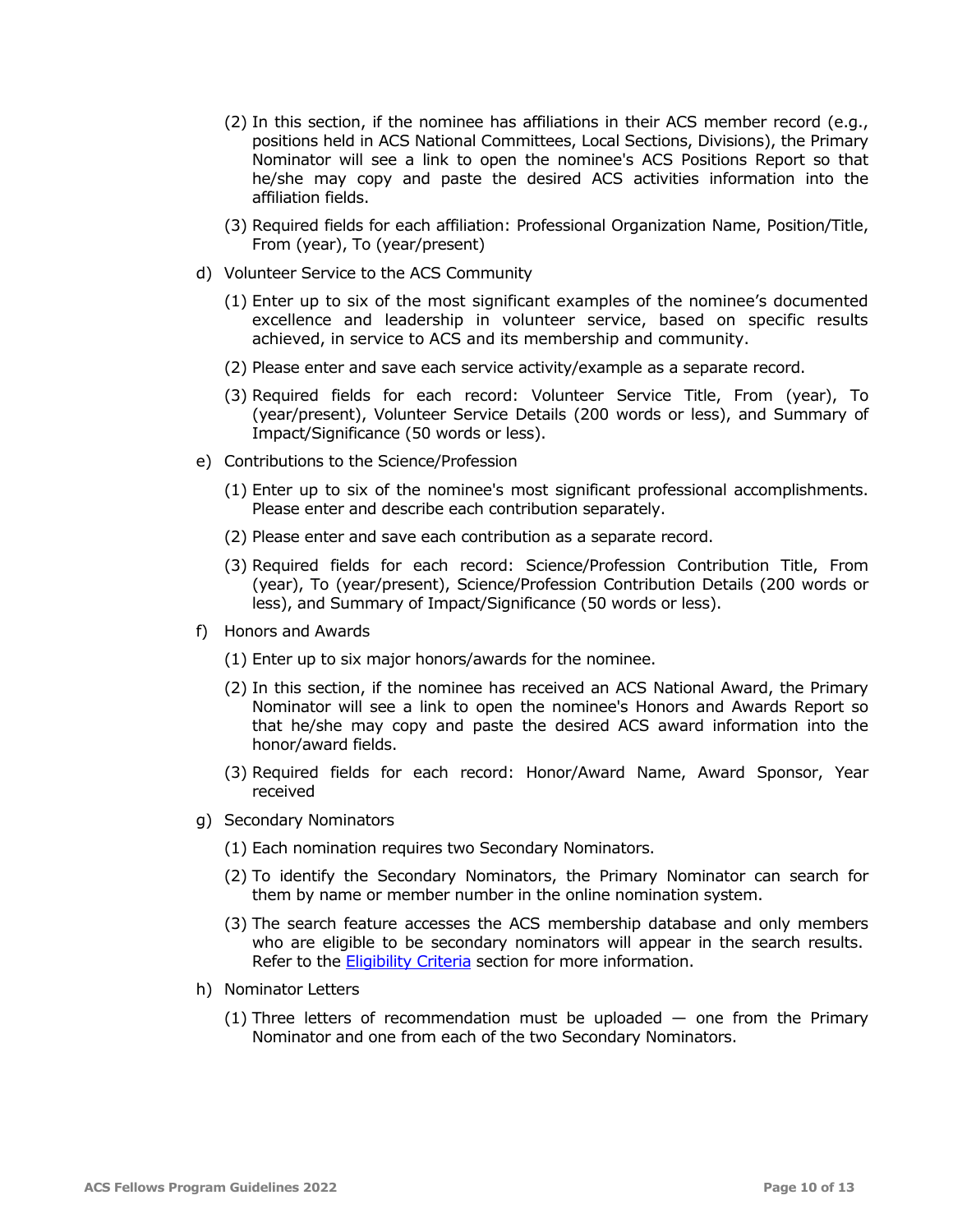- (2) It is recommended that one Secondary Nominator focus on the nominee's volunteer service to the ACS community contributions and the other Secondary Nominator focus on the nominee's scientific/professional contributions. Among the three letters, there should be a clear description of the nominee's excellence and leadership and its impact in both of these areas.
- (3) In order to provide a diverse perspective regarding the eligibility of the candidate, it is strongly recommended that the letters of recommendation address the breadth of the candidate's professional contributions and volunteer service to the ACS community and not be limited just to the nominee's contributions in research/teaching/management or as a member of a Committee, Local Section, Technical Division or International Chemical Sciences Chapter.
- (4) Letters of recommendation should be on official letterhead, where applicable.
- (5) Limit each letter to 2 pages or 800 words, with no less than 11 point font.
- (6) Only PDF file format is accepted.
- <span id="page-10-0"></span>i) Letter of Attestation (if applicable)
	- (1) The online nomination system will verify if a Letter of Attestation is required based on the status of the nominators. If a Letter of Attestation is required, the system will prompt the Primary Nominator to upload one.
	- (2) If the nomination is being submitted on behalf of a Committee, Division, International Chemical Sciences Chapter or Local Section and the Chair of that body is not eligible to serve as the primary or a secondary nominator, the Chair must provide the Primary Nominator with a Letter of Attestation to be uploaded into the nomination system.
	- (3) The Letter should be authored by the Chair of the nominating body, include the nominee's name, and attest that the nomination is indeed being submitted on behalf of the Committee, Division, International Chemical Sciences Chapter, or Local Section. If the Chair is the nominee, refer to the [Nomination Types](#page-5-0) section for requirements regarding who must write the letter of attestation.
	- (4) The Letter will be verified by program staff, but will not be seen by the Selection Committee.
	- (5) Only PDF file format is accepted.
- j) Resume / CV
	- (1) The nominee's resume or curriculum vitae must be uploaded.
	- (2) Limit file to 2 pages, with no less than 11 point font.
	- (3) Distinguish refereed from non-refereed publications in the file.
	- (4) Only PDF file format is accepted.
- k) Supplementary Information (optional)
	- (1) If nominee information the Primary Nominator wants to include does not correspond to the designated sections of the nomination form, he/she should upload it in this *optional* section.
	- (2) Support letters from persons who are not members of the ACS would be appropriate for this section.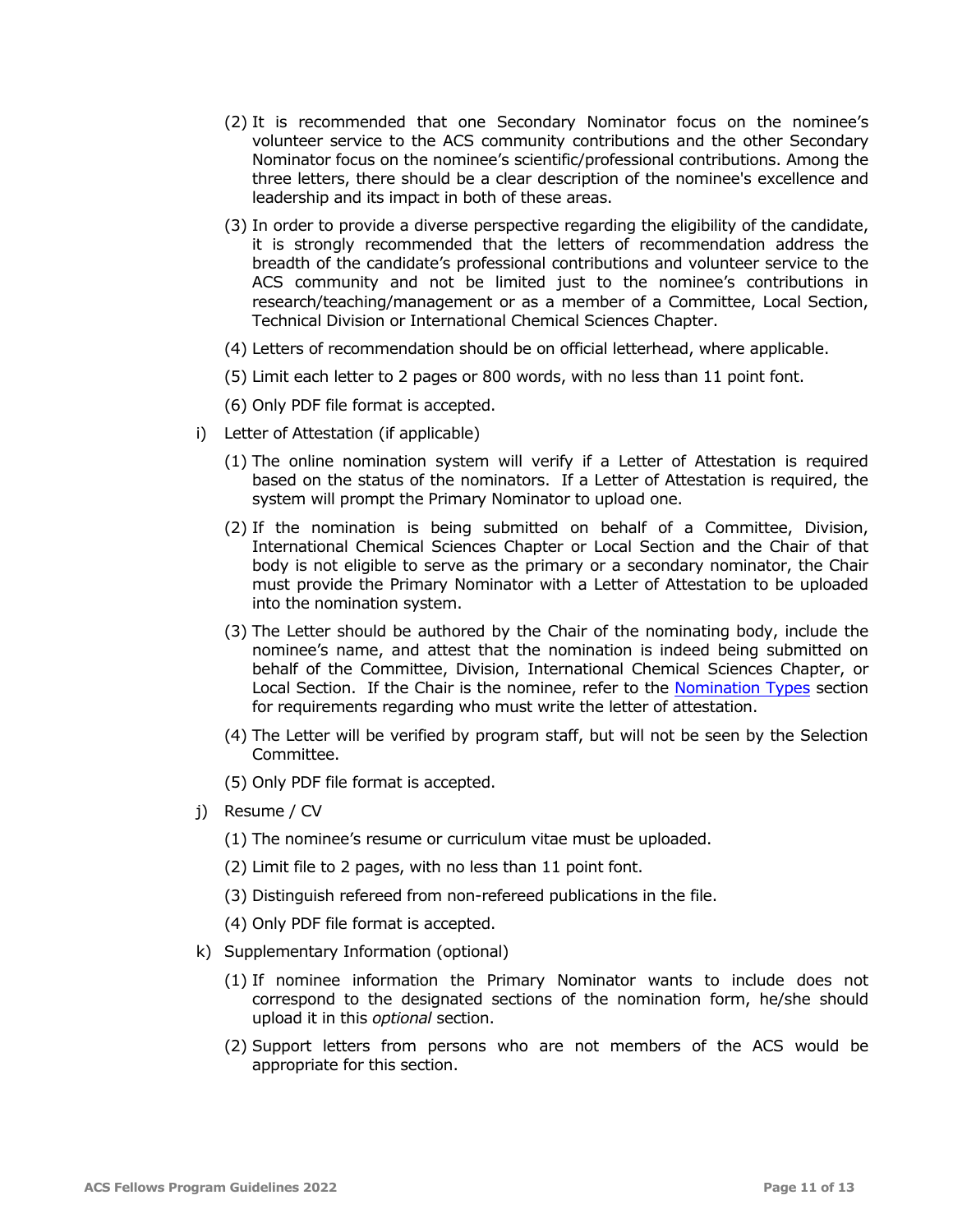- (3) If the nominee has proprietary work in industry, it is suggested that the Primary Nominator include a letter from someone in the nominee's management chain in this section.
- (4) Limit file to 5 pages or 2000 words for each nomination.
- (5) Only PDF file format is accepted.
- 5. Other nomination resources, including field formats and entry examples, can be found at [www.acs.org/fellows.](http://www.acs.org/fellows)

#### <span id="page-11-0"></span>**VII. SELECTION OF ACS FELLOWS**

- A. ACS Fellows will be selected by a broadly representative Selection Committee recommended by the ACS Immediate Past President and appointed by the Chair of the ACS Board Committee on Professional and Member Relations (P&MR). P&MR, acting through the ACS Fellows Oversight Committee, conducts governance oversight for the ACS Fellows Program.
- B. ACS Fellows are expected to engage in conduct that is consistent with both the objects of the American Chemical Society as stated in  $Article$  II Section  $1$  of its Constitution and the [Chemical Professional's Code of Conduct](http://www.acs.org/content/acs/en/careers/career-services/ethics/the-chemical-professionals-code-of-conduct.html).
- C. Members retain the designation as an ACS Fellow, ACSF, for life. (Unless Rescinded under Sec. IX)
- D. The body of ACS Fellows is expected to reach a steady state of 1 to 2% of the ACS membership and to reflect not only excellence, but also the diverse contributions made by ACS members.
- E. The list of current ACS Fellows can be found at [www.acs.org/fellows.](http://www.acs.org/fellows)

#### <span id="page-11-1"></span>**VIII. PRESENTATION OF ACS FELLOWS**

- A. The names of ACS Fellows selected each year will be published in *Chemical & Engineering News.*
- B. Each new class of ACS Fellows is recognized and honored at the Fall ACS National Meeting. Each new ACS Fellow will receive a distinctive pin and a certificate.

#### <span id="page-11-2"></span>**IX. RESCISSION OF AN ACS FELLOW DESIGNATION**

Any ACS Fellow designation may be rescinded by the ACS Board of Directors upon consultation with the Board Committee on Professional and Member Relations, or similar Board committee which has been delegated oversight responsibility for the ACS Fellows Program, and upon a finding by the Board of reasonable grounds for rescission. Reasonable grounds may include, but are not limited to, a determination that (1) the designation resulted from a material mistake of fact, (2) a material fact is discovered that, if known, would have disqualified the designee, or (3) the designee is discovered to have engaged in pre- or post-designation conduct that is inconsistent with both the objects of the American Chemical Society as stated in Article II Section 1 of its Constitution and the Chemical Professional's Code of Conduct. Such a finding may occur only after the body that made the designation (if other than the Board) and the designee have been given reasonable notice of the timing and grounds for the Board's consideration of the rescission and an opportunity to provide written arguments against the rescission. Rescission may occur only upon an